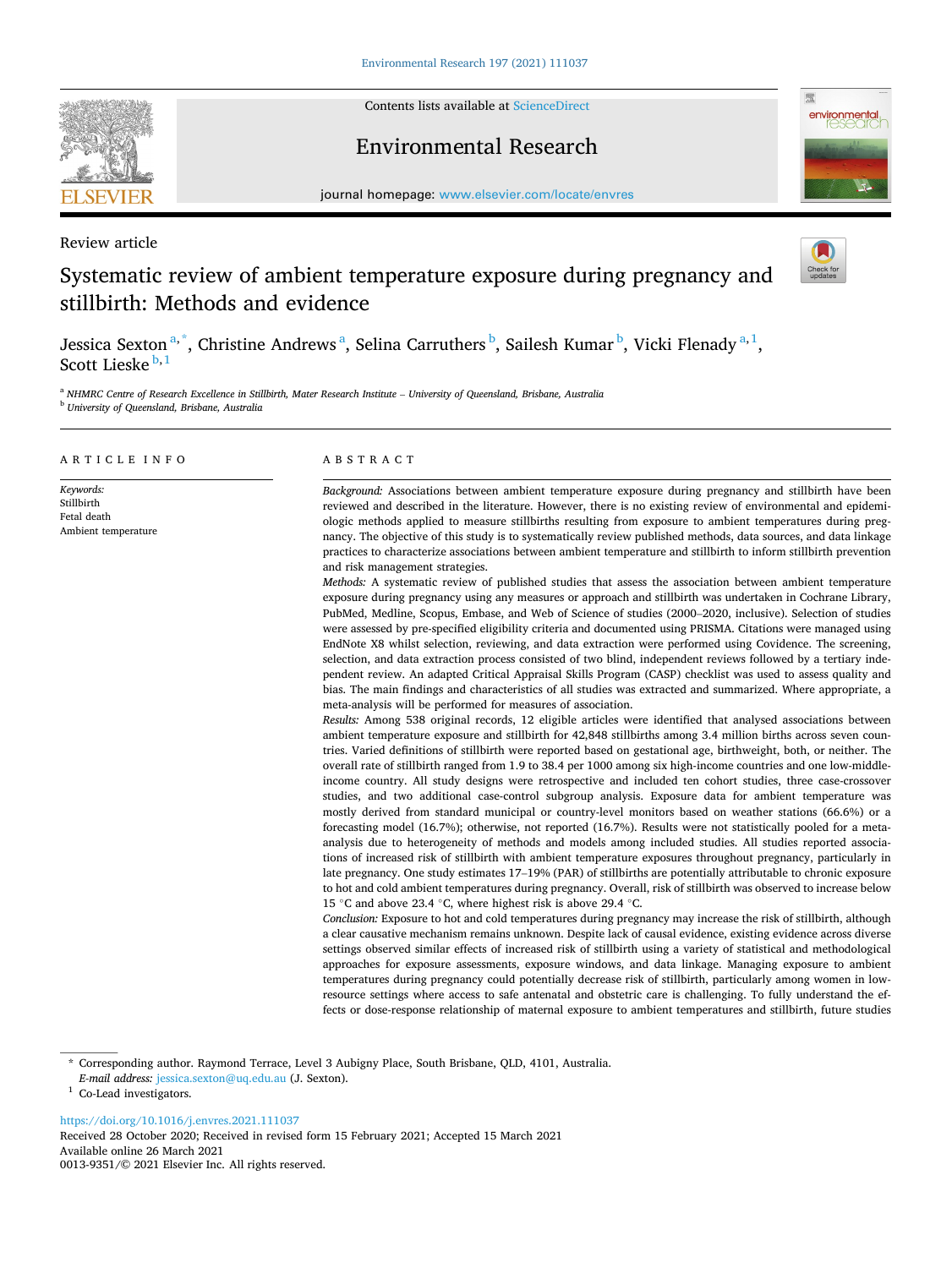#### **1. Introduction**

Stillbirth causes a substantial emotional and economic burden to society with nearly 2 million babies stillborn each year worldwide ([United Nations Inter-agen, 2020\)](#page-8-0). Certain maternal conditions, lifestyle factors, and pregnancy conditions have established epidemiologic associations with stillbirth as an adverse pregnancy outcome, yet neither the causal role or mechanism has been explained ([Strand et al., 2011](#page-8-0); [Lawn et al., 2016](#page-8-0); [Goldstein et al., 2016](#page-8-0); [Flenady et al., 2016](#page-8-0)). Currently, there are several probable assumptions and little empirical evidence of the associations between ambient temperature exposure during pregnancy and stillbirth [\(Strand et al., 2011](#page-8-0)). In a time of heightened concern for health impacts due to climate change, there has been mounting interest and subsequent increase in studies surrounding ambient temperature exposures and stillbirth. In the context of reducing the incidence of stillbirth globally, it is important to understand the relationship between ambient temperature thresholds, exposure periods during pregnancy, and stillbirth ([Intergovernmental Panel o, 2007](#page-8-0)).

A previous systematic review published in 2017 identified ecological  $(n = 17)$  and retrospective cohort studies  $(n = 19)$  that described associations between temperature and gestational age, temperature and preterm birth, impact of temperature on birth weight, and temperature and stillbirth [\(Zhang et al., 2017](#page-8-0)). Among these studies, only four included stillbirths as an outcome of interest ([Strand et al., 2012a](#page-8-0); [Arroyo et al., 2016](#page-8-0); [Basu et al., 2016\)](#page-8-0). Since 2017, key papers have been published that focus on stillbirth and ambient temperature exposure during pregnancy as well as severe pregnancy-related emergencies that result in stillbirth ([Weng et al., 2018a](#page-8-0); [Li et al., 2018a](#page-8-0); [Wang et al., 2019](#page-8-0); [Rammah et al., 2019](#page-8-0); [Kanner et al., 2020](#page-8-0)). These recent studies have found that both cold ([Ha et al., 2017; Auger et al., 2017a](#page-8-0); [Bruckner et al.,](#page-8-0)  [2014; Li et al., 2018b](#page-8-0)) and hot temperatures [\(Strand et al., 2012a;](#page-8-0) [Ha](#page-8-0)  [et al., 2017](#page-8-0); [Li et al., 2018b;](#page-8-0) [Asamoah et al., 2018a\)](#page-8-0) increase risk of stillbirth, although with varied methods and results. As such, the independent association between stillbirth and exposure to ambient temperatures during pregnancy remains unclear. By including most recent evidence with an expanded scope to consider statistical and environmental methods, this review provides novel context to the relationship between ambient temperature and stillbirth for clinical management and obstetric practice considerations as well as recommendations for environmental data collection and linkage.

The main objective of this study is to undertake a systematic review and metanalysis to assess published associations between ambient temperature exposure during pregnancy and stillbirth. A secondary objective is to explore the quality and variation of environmental data collection methods for ambient temperature exposure and data linkage methods to identify the most accurate methodological approach for measuring risk of stillbirth resulting from pregnancy exposure to ambient temperatures.

## **2. Methods**

A systematic review of published English-language clinical trials, ecological studies, and cohort studies that report associations between stillbirth and ambient temperature exposure during pregnancy was undertaken for all years 2000–2020, inclusive. Literature reviews, systematic reviews, and Cochrane reviews were hand-searched and screened for potential studies. EndNote citation management software was used to manage citations while screening and extraction took place using Covidence systematic review software [\(Clarivate Analytics EndNo](#page-8-0); Veritas Health Innovation). Eligible studies from 2000 to 2020, inclusive, or setting must have included stillbirths as an outcome of interest in the context of adverse pregnancy outcomes resulting from or associated with the exposure of interest. The exposure of interest is ambient temperature exposure during pregnancy. A full registered protocol is available online via PROSPERO (#CRD42020141765) [\(Sexton et al.,](#page-8-0)  [2019\)](#page-8-0).

## *2.1. Search strategy*

A search strategy was applied to The Cochrane Library, PubMed, Medline, Scopus, Embase, and Web of Science on July 3, 2019 and updated on January 20, 2021. The review was restricted to peerreviewed English language articles excluding animal studies. A combination of MeSH terms and keywords were used including 'pregnant women', 'pregnancy', 'ambient temperature', 'hot or cold temperature', 'stillbirth', and 'fetal death' in the search. References of relevant papers and existing reviews were examined for additional studies to include.

Selection of eligible studies and extraction was performed by two blind, independent reviewers via a three-step screen process using Covidence and documented via a PRISMA flow diagram (Fig. 1) (Veritas Health Innovation). First, studies identified from the database searches were screened for relevance. The following criteria were used to screen abstracts for relevance: (1) publication type, (2) quantitative inclusion of ambient temperature exposure during pregnancy and (3) inclusion of stillbirth as an outcome. Animal studies, non-English studies, grey literature, and/or conference proceedings, and studies that did not include stillbirths or ambient temperature exposure were excluded at this stage. Full texts of relevant studies were then reviewed for eligibility. Studies where stillbirth was coded as a composite outcome or where early pregnancy losses (*<*20 weeks gestation) were classified as stillbirths were excluded. Data extraction was performed for studies selected for inclusion in Covidence using a customised data collection tool. Data was extracted by two blind, independent reviewers. All conflicts were resolved by co-tertiary reviewers via Covidence (Veritas Health Innovation).



**Fig. 1.** PRISMA study selection flow diagram.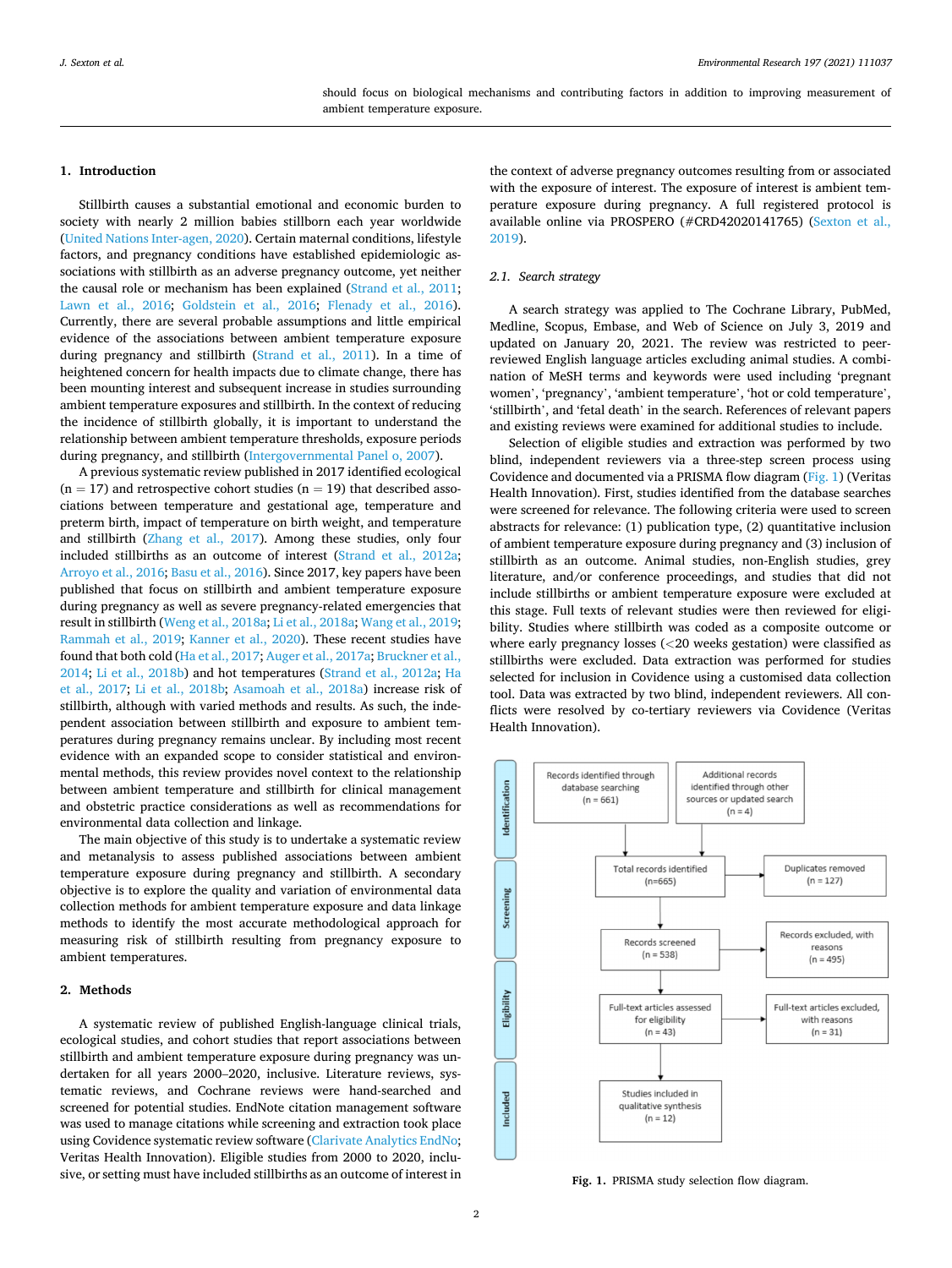## *2.2. Quality assessment*

A quality assessment was performed based on an adapted version of the Critical Appraisal Skills Program (CASP) appraisal tool for systematic reviews previously published by Zhang et al. [\(Zhang et al., 2017](#page-8-0); Oxford Centre for Triple Value Healthcare Ltd). Eligible studies were assessed for validity, ethics, and bias using a checklist of questions and scored accordingly with 'yes' or 'no' (one point award per question for 'yes'; minimum score: 0; maximum score: 14). The quality score is reported in tabular format with corresponding study information (Box 1).

## *2.3. Data management and analysis*

A customized electronic database was used to extract data points from all studies by two blind, independent investigators (JS, CA). Any conflicts or queries were raised to an independent, tertiary investigator (SL). Data extraction can be grouped into three main areas: general information, statistical approach, and environmental measures. General study information was extracted from all studies including administrative details, population characteristics, setting, eligibility criteria, and definition(s) of stillbirth. Data for statistical measures included study design, software used, data sources, methods, output measure, weeks gestation analysed, covariates (where appropriate), estimates reported, and consideration of confounders. Further data was collected for environmental measures including exposure data source and definition(s), exposure timing, data linkage methods, other environmental measures considered, and whether the environmental data was subject to any quality assessment prior to transformation for analysis. Where information cannot be found in any published material related to the study (main text, figures, tables, appendices, supplements), missing information is recorded as "Not Reported" (NR).

#### **3. Results**

Among 538 original records, 12 eligible articles were identified that analysed associations between ambient temperature exposure during pregnancy and stillbirth for 42,848 stillbirths among 3.4 million births ([Table 1\)](#page-3-0). Due to lack of relevance, 495 studies were excluded and a further 31 were excluded due to missing or misclassifying stillbirths, composite outcomes, or missing ambient temperature as an exposure. The CASP quality assessment ranged from 9 to 14 ( $\bar{x}$  = 12.5) where studies most frequently failed to report clinical practice implications, ethical issues, conflict of interest, and confounding factors.

The overall rate of stillbirth ranged from 1.4 to 28.2 stillbirths per

1000 births. In high-income countries, the observed or reported stillbirth rate varied from 1.4 to 26.2 stillbirths per 1000 births as compared to 28.1 stillbirths per 1000 births in one low-middle-income country. All studies included a definition of stillbirth adopted from the World Health Organisation's recommended definition of stillbirth, which is a baby born with no signs of life at or after 28 weeks' gestation. Most definitions (83%) included either gestational age and/or birth weight. The majority of studies that reported gestational age recognized a stillbirth at 20 weeks gestation and/or birth weight from 400 g. One study reported "born dead" ([Asamoah et al., 2018a\)](#page-8-0).

All 12 studies were retrospective and included nine cohort studies ([Arroyo et al., 2016;](#page-8-0) [Weng et al., 2018a](#page-8-0); [Li et al., 2018a;](#page-8-0) [Wang et al.,](#page-8-0)  [2019; Kanner et al., 2020](#page-8-0); [Ha et al., 2017;](#page-8-0) [Bruckner et al., 2014; Asa](#page-8-0)[moah et al., 2018b;](#page-8-0) [Strand et al., 2012b\)](#page-8-0), three case-crossover studies ([Basu et al., 2016](#page-8-0); [Rammah et al., 2019](#page-8-0); [Auger et al., 2017a](#page-8-0)), and two additional case-control subgroup analyses [\(Kanner et al., 2020; Ha et al.,](#page-8-0)  [2017\)](#page-8-0). There were no clinical trials or prospective studies.

#### *3.1. Exposure data, analysis, and linkage*

Exposure data for ambient temperature was mostly derived from municipal or country-level monitors based on weather stations (67%) or a forecasting model (17%)<sup>16</sup>; otherwise, not reported ([Wang et al., 2019](#page-8-0); [Li et al., 2018b](#page-8-0)) [\(Table 2](#page-4-0)). Clinical data was linked to environmental exposure data (mean/maximum monthly/daily ambient temperature) most frequently by defined exposure window or lag day in a given catchment area (e.g., county-level area). The defined exposure window varied from any point during pregnancy to day-of-delivery to continuous daily measures throughout pregnancy, which could have major practice implications for results interpretation. One study utilized geocoding to link post-code level exposure to place of usual residence [\(Rammah et al.,](#page-8-0)  [2019\)](#page-8-0). Statistical software programs were used for all analysis including R Studio, Stata, SAS, or SPSS and none used geospatial software programs such as ESRI ArcMaps or QGIS ([Table 3](#page-5-0)). Maternal movement patterns or ambient temperature exposure type (e.g., indoor, outdoor, occupational, city, rural) were not considered.

#### *3.2. Quality and bias scores*

Study quality scores assessed by the CASP guidelines and adapted tool ranged from 4 to 14, out of a maximum of 14 points. More recent studies and studies that employed a time-to-event methodological approach demonstrated higher quality scores as compared to older, retrospective ecological studies. For three studies where the population

#### **Box 1**

Adapted CASP guidelines quality assessment for studies included in the systematic review.

- 1. Did the review address a clearly focused question?
- 2. Was the patient cohort recruited in an acceptable way?
- 3. Was the exposure accurately measured to minimize bias?
- 4. Was the outcome accurately measured to minimize bias?
- 5. Have the authors identified all important confounding factors?
- 6. Have the authors adjusted for important confounding factors?
- 7. Are the results of this study demonstrated clearly?
- 8. Are the results precise?
- 9. Are the results consistent with other available evidence?
- 10. Has the smdy considered practice implications?
- 11. Is the study design and analytic methodology appropriate?
- 12. Was the data analysis sufficient rigorous?
- 13. Have ethical issues been taken into consideration?
- 14. Have potential conflicts of interested been disclosed and sufficiently addressed?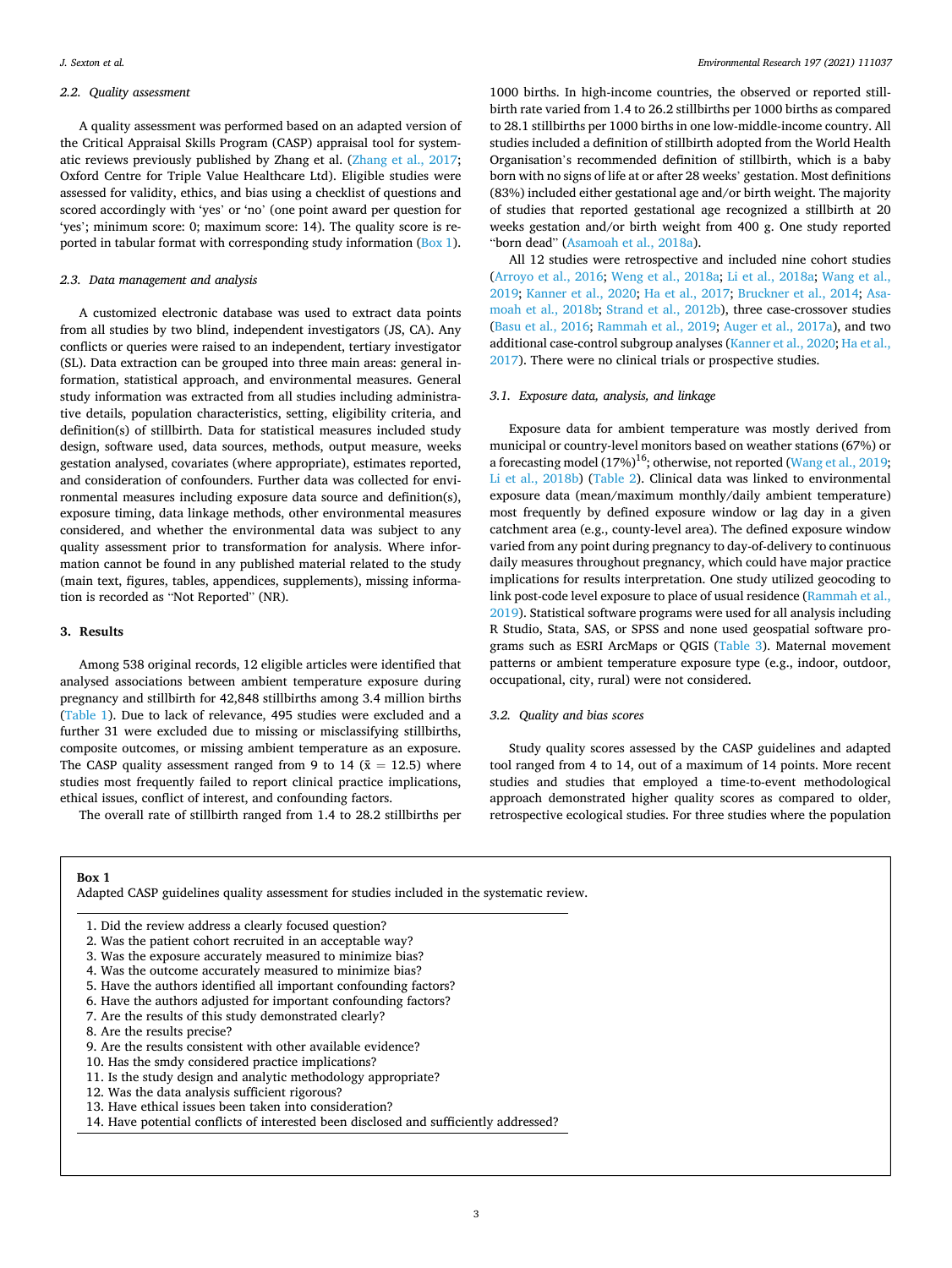#### <span id="page-3-0"></span>**Table 1**

Study characteristics on ambient temperature and stillbirth.

| Study                              | Country                 | Setting    | Study<br>years | Study design                                                     | $SBs^a$<br>(n) | Total<br>births (n) | SBR <sup>b</sup>     | Definition of stillbirth                                                                                                                                                | Gestational<br>age analysed<br>(weeks) | Quality<br>score<br>$(0-14)$ |
|------------------------------------|-------------------------|------------|----------------|------------------------------------------------------------------|----------------|---------------------|----------------------|-------------------------------------------------------------------------------------------------------------------------------------------------------------------------|----------------------------------------|------------------------------|
| Arroyo<br>et al.,<br>2016          | Spain                   | HIC        | 2001-2009      | Retrospective<br>cohort                                          | 1,214          | 298,705             | 4.06                 | Stillbirths and/or live<br>births that died in the<br>first 24 h of life, late<br>foetal death (LFD)                                                                    | $\leq$ 37                              | 9                            |
| Asamoah<br>2018                    | Ghana                   | LMIC       | 2004-2007      | Retrospective<br>cohort                                          | 32             | 1,136               | 28.17                | "Born dead"                                                                                                                                                             | All                                    | 9                            |
| Auger<br>2017                      | Canada                  | HIC        | 1981-2011      | Retrospective<br>case-crossover                                  | 5,047          | 5,315               | $1.92^{28}$          | Stillborn fetus weighing<br>500 g or more regardless<br>of gestational age                                                                                              | All                                    | 14                           |
| Basu et al.,<br>2016               | United<br><b>States</b> | HIC        | 1999-2009      | Retrospective<br>time-stratified<br>case-crossover               | 8,510          | 8,542               | $1.41^{\mathrm{29}}$ | Death of a fetus whose<br>development has<br>advanced to the 20th<br>week of gestation or<br>beyond, prior to<br>complete expulsion or<br>extraction from the<br>mother | $\geq$ 20                              | 13                           |
| <b>Bruckner</b><br>et al.,<br>2014 | Sweden                  | HIC        | 1915-1929      | Retrospective<br>cohort                                          | 359            | 13,657              | 26.29                | Fetal death irrespective<br>of the duration of<br>pregnancy $\geq$ 24 weeks<br>gestation                                                                                | $24+$                                  | 13                           |
| Ha et al.,<br>2017                 | United<br><b>States</b> | HIC        | 2002-2008      | Retrospective<br>cohort;<br>additional case-<br>control analysis | 992            | 228,438             | 4.34                 | Fetal death $\geq$ 23 weeks<br>gestation as reported in<br>electronic medical<br>record (EMR)<br>supplemented by ICD-9<br>codes in discharge<br>summaries               | $23+$                                  | 14                           |
| <b>Kanner</b><br>et al.,<br>2020   | United<br><b>States</b> | HIC        | 2002-2010      | Retrospective<br>cohort                                          | 500            | 112,005             | 4.5                  | Any fetal death $\geq 20$<br>weeks gestation                                                                                                                            | >20                                    | 13                           |
| Li 2018                            | Australia               | HIC        | 1994-2013      | Retrospective<br>cohort                                          | 1,783          | 289,351             | 6.16                 | Loss of fetus who shows<br>no signs of life at birth<br>and is at least 20 weeks<br>in gestation or 400 g in<br>birthweight if gestation<br>is unknown                  | $20 +$                                 | 13                           |
| Rammah<br>et al.,<br>2019          | United<br><b>States</b> | HIC        | 2008-2013      | Retrospective<br>case-crossover                                  | 1,599          | 1,874               | $6.00^{29}$          | At least 20 weeks<br>gestation or birthweight<br>$\geq$ 350 g                                                                                                           | $20 - 44$                              | 13                           |
| Strand<br>2012                     | Australia               | HIC        | 2005-2009      | Retrospective<br>cohort                                          | 653            | 101,870             | 6.41                 | Death occurring before<br>delivery at more than 20<br>weeks of gestation or<br>birthweight $\geq$ 400 g                                                                 | $20+$                                  | 13                           |
| Wang<br>et al.,<br>2019            | Australia               | HIC        | 2000-2010      | Retrospective<br>cohort                                          | 1,684          | 277,149             | 6.08                 | Fetal death after 20<br>weeks of gestational age<br>or birthweight $\geq$ 400 g                                                                                         | $20 +$                                 | 13                           |
| Weng<br>2018                       | Taiwan                  | <b>HIC</b> | 2001-2010      | Retrospective<br>cohort                                          | 20,475         | 2,123,781           | 9.64                 | Death of a fetus $\geq$ 20<br>weeks gestation                                                                                                                           | $20 +$                                 | 13                           |

 $^{\rm a}$  SB: Stillbirth. b SBR: Stillbirth rate defined as still<br>births per 1000 births.

stillbirth rate was not reported [\(Basu et al., 2016; Rammah et al., 2019](#page-8-0); [Auger et al., 2017a\)](#page-8-0), an estimated rate is provided based on most appropriate available report representing the study population and time period (Table 1).

## *3.3. Ambient temperature exposure and stillbirth*

Seasonal changes in number of stillbirths were observed and suggested to result from heat-related or cold-related stress, where statistically significant differences were observed between cold or hot months and reference months on average ([Ha et al., 2017\)](#page-8-0). Due to heterogeneity of included studies in study design and measures, a meta-analysis was not feasible. One study reported ambient temperature measures in Fahrenheit units while all other reported Celsius units. An impact on late fetal death were observed for fine particulate matter  $(PM<sub>2.5</sub>)$  and

minimum temperature in the third trimester and ozone  $(O_3)$  in second trimester [\(Arroyo et al., 2016](#page-8-0)). Another study observed an increase in odds of stillbirth by 12–15% for every 1 ◦C increase in the range of 23–27 °C ([Asamoah et al., 2018a\)](#page-8-0). According to Auger et al., odds of late-pregnancy stillbirth for temperature 28 ◦C the day before death were 1.16 times greater relative to 20 ◦C ([Auger et al., 2017a\)](#page-8-0). While results appeared protective (HR 0.92, 95% CI 0.86–0.996), a linear model showed that temperatures accelerated risk of stillbirth ([Bruckner](#page-8-0)  [et al., 2014](#page-8-0)). Independent of maternal ambient air pollutant exposure, evidence of association between apparent temperature increases (10 ◦F) in the week preceding birth (lag days 1–6) and risk of stillbirth was demonstrated where risks further elevated among Hispanic and non-Hispanic Black women from June to August ([Rammah et al., 2019](#page-8-0)).

In Strand et al., higher ambient temperatures in the last four weeks of pregnancy increased risk of stillbirth ([Strand et al., 2012a\)](#page-8-0). In Kanner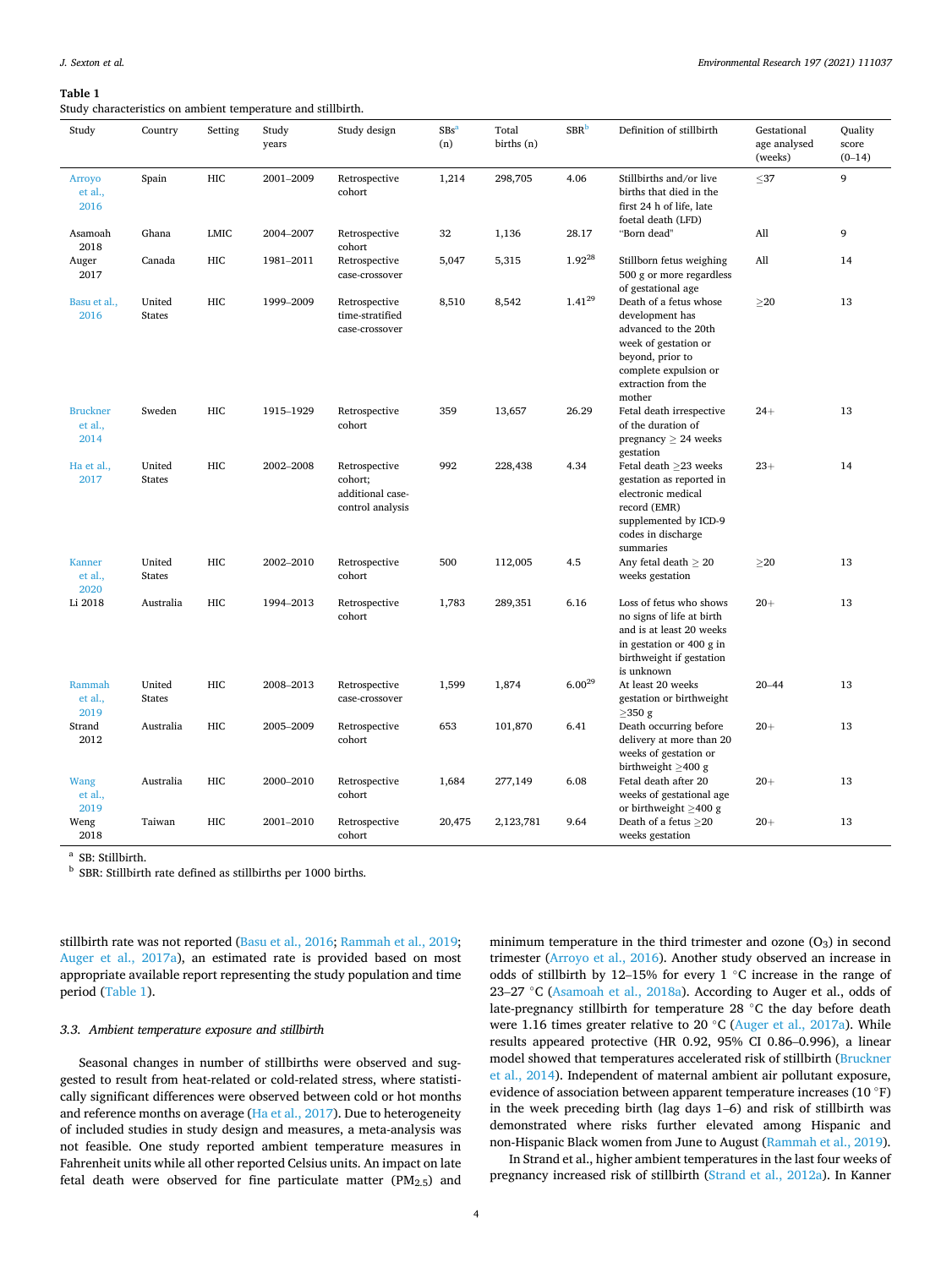<span id="page-4-0"></span>Summary of environmental exposure data and analysis characteristics.

| Study                              | Measurement                                                                                                                                        | Timing                                                                                                                                                                     | Linkage method                                                                                                                                                       | Source                                                                                                                                                         | Data collection                                                                                                                                            | Other measures<br>reported                                                                                       |
|------------------------------------|----------------------------------------------------------------------------------------------------------------------------------------------------|----------------------------------------------------------------------------------------------------------------------------------------------------------------------------|----------------------------------------------------------------------------------------------------------------------------------------------------------------------|----------------------------------------------------------------------------------------------------------------------------------------------------------------|------------------------------------------------------------------------------------------------------------------------------------------------------------|------------------------------------------------------------------------------------------------------------------|
| Arroyo<br>et al.,<br>2016          | Spatially aggregated<br>weekly averages $(°C)$                                                                                                     | 37 weeks preceding a full-<br>term birth                                                                                                                                   | Lag weeks gestation for<br>assumed equal exposure<br>for all women in<br>population                                                                                  | Madrid Municipal Air<br>Quality Monitoring Grid,<br>Madrid Permanent<br><b>Acoustic Pollution</b><br>Monitoring Grid                                           | Weekly average                                                                                                                                             | Pollen exposure                                                                                                  |
| Asamoah<br>2018                    | Yearly average and<br>monthly average<br>temperature $(^{\circ}C)$                                                                                 | Month and year estimate of<br>the outcome; first $1-3$<br>months of that pregnancy                                                                                         | Region where outcome<br>occurred                                                                                                                                     | Climate Research Unit<br>(CRU) via HOTHAPS<br>database                                                                                                         | Grid-cell weather station<br>data                                                                                                                          | NR                                                                                                               |
| Auger<br>2017                      | Continuous maximum<br>daily temperature $(^{\circ}C)$                                                                                              | 1-6 days prior to death                                                                                                                                                    | Not explained; Hospital<br>region and date???                                                                                                                        | Environment Canada                                                                                                                                             | 18 representative<br>meteorological stations in<br>provincial Quebec                                                                                       | Relative<br>humidity                                                                                             |
| Basu et al.,<br>2016               | Apparent daily<br>temperature (relative<br>humidity and ambient<br>$temp)$ ( $^{\circ}$ C)                                                         | Daily preceding death (by<br>lag days)                                                                                                                                     | Maternal zip codes to<br>climate zone linked to<br>date                                                                                                              | California Irrigation<br>Management Information<br>System, US EPA, National<br>Climatic Data Center                                                            | Weather station daily<br>temperatures                                                                                                                      | CO, NO <sub>2</sub> , O <sub>3</sub><br>SO <sub>2</sub>                                                          |
| <b>Bruckner</b><br>et al.,<br>2014 | Daily temperature $(C^{\circ})$<br>as mean of hourly<br>temperature                                                                                | Average weekly<br>temperature over the<br>gestation as a time-<br>dependent variable                                                                                       | Average weekly<br>temperature to week<br>gestation                                                                                                                   | SMHI Stockholm                                                                                                                                                 | Instrument-based surface<br>temperature                                                                                                                    | NR                                                                                                               |
| Ha et al.,<br>2017                 | Average ambient<br>temperature (°C) over<br>varying time periods                                                                                   | Three-month<br>preconception period, first<br>trimester, and whole<br>pregnancy                                                                                            | 15 distinct hospital-<br>referral regions were<br>used as a proxy for<br>maternal residence and<br>local mobility; Average<br>temperatures during<br>exposure period | Weather Research and<br>Forecasting (WRF) model<br>for temperature and<br>relative humidity;<br>Community Multiscale<br>Air Quality models<br>(CMAQ) for ozone | Hourly temperature data<br>from WRF model averaged<br>for each referral region                                                                             | Relative<br>humidity,<br>ozone,<br>particulate<br>matter                                                         |
| <b>Kanner</b><br>et al.,<br>2020   | Ambient temperature<br><10th centile (cold) and<br>>90th centile (hot)<br>where 10-90th centile is<br>reference (control) $(^{\circ}C)$            | Average ambient<br>temperature across<br>pregnancy for chronic<br>exposure; odds associated<br>with temperature during<br>the last week of pregnancy<br>for acute exposure | Hospital referral region                                                                                                                                             | Weather Research and<br>Forecasting (WRF) model<br>for temperature and<br>relative humidity;<br>Community Multiscale<br>Air Quality models<br>(CMAQ) for ozone | Hourly temperature data<br>from WRF model averaged<br>for each referral region                                                                             | Relative<br>humidity,<br>$PM_{2.5}$ , NO <sub>2</sub> , O <sub>3</sub>                                           |
| Li 2018                            | Daily mean<br>temperature, maximum<br>temperature, minimum<br>temperature, mean<br>relative humidity $(^{\circ}C)$                                 | Trimesters: week 1-12;<br>week 13-28; week 29-birth                                                                                                                        | Not explained: Assume<br>week gestation with<br>temperature, humidity                                                                                                | Queensland Department<br>of Environment and<br><b>Heritage Protection</b>                                                                                      | <b>NR</b>                                                                                                                                                  | Relative<br>humidity                                                                                             |
| Rammah<br>et al.,<br>2019          | Mean daily temperature<br>$(^{\circ}F)$                                                                                                            | Lag days $1-6$                                                                                                                                                             | Weather station(s)<br>closest to mothers<br>geocoded address on lag<br>days of exposure                                                                              | National Climatic Data<br>Center                                                                                                                               | Mean daily temperature<br>calculated from hourly<br>ambient and dew point<br>temperature from weather<br>station(s) closest to<br>mothers geocoded address | $PM_{2.5}$ , NO <sub>2</sub> , O <sub>3</sub>                                                                    |
| Strand<br>2012                     | Hourly ambient<br>temperature (°C),<br>relative humidity, and<br>air pollution converted<br>to weekly means                                        | 15 weeks to birth                                                                                                                                                          | Gestational week from 15<br>weeks                                                                                                                                    | Queensland Department<br>of Environment and<br>Resource Management                                                                                             | Pollution stations ( $n = 5$ )                                                                                                                             | Humidity,<br>$PM_{10}$ , $PM_{2.5}$<br>NO <sub>2</sub> , O <sub>3</sub> , CO                                     |
| Wang<br>et al.,<br>2019            | Monthly ambient<br>temperature $(^{\circ}C)$ in six<br>heat waves defined as a<br>combination of 90-95th<br>percentile temperature<br>measurements | All gestations                                                                                                                                                             | Gestational month                                                                                                                                                    | Australia Bureau of<br>Meteorology                                                                                                                             | NR                                                                                                                                                         | Relative<br>humidity (%),<br>air pressure<br>$(kPa)$ , PM <sub>10</sub> ,<br>$CO, SO_2, O_3,$<br>NO <sub>2</sub> |
| Weng<br>2018                       | Mean daily outdoor<br>temperature in 9<br>categories (°C)                                                                                          | Ambient temperature on<br>day of delivery ("at birth")                                                                                                                     | Ambient temperature on<br>day of birth was<br>extracted and assigned to<br>individual newborns at a<br>county-area level                                             | Central Weather Bureau                                                                                                                                         | 14 weather stations<br>selected around Taiwan                                                                                                              | NR                                                                                                               |

et al., the risk of stillbirth across whole pregnancy versus acute exposure with a seven-day lag to day-of-delivery was comparable at 7% increased risk for acute exposure and adjusted odds of 7.22 and 6.79 for cold and hot exposure throughout pregnancy [\(Kanner et al., 2020\)](#page-8-0). The hazard ratio for stillbirth was 0.3 at 12 ◦C relative to 21 ◦C (reference temperature) in [Strand et al. \(2012a\).](#page-8-0) The temperature effect was greatest at less than 36 weeks gestation. Other factors reported include maternal smoking (HR 1.27, 95% CI 1.54–1.68), Indigenous status (HR 1.58, 95% CI 1.06–2.37), and pre-eclampsia or pregnancy-induced hypertension (HR 1.42, 95% CI 1.03–1.95).

There was a significant correlation of temperature with stillbirth over 23.4 ◦C compared to reference temperature (21.1 ◦C) ([Weng et al.,](#page-8-0)  [2018b\)](#page-8-0), particularly during defined heat waves [\(Wang et al., 2019](#page-8-0)). However, one case control analysis found 32% increased odds of stillbirth (95% CI 1.17–1.49) above 20  $^{\circ}$ C. This evidence suggests an inflection point for prevention may exist between 20.0 ◦C and 23.4 ◦C where risk of stillbirth begins to increase significantly compared to mild temperatures. An inverse U-shaped seasonal pattern in stillbirth incidence was observed overall, with highest incidence in summer and winter months in seasonal climates ([Weng et al., 2018b\)](#page-8-0). Overall,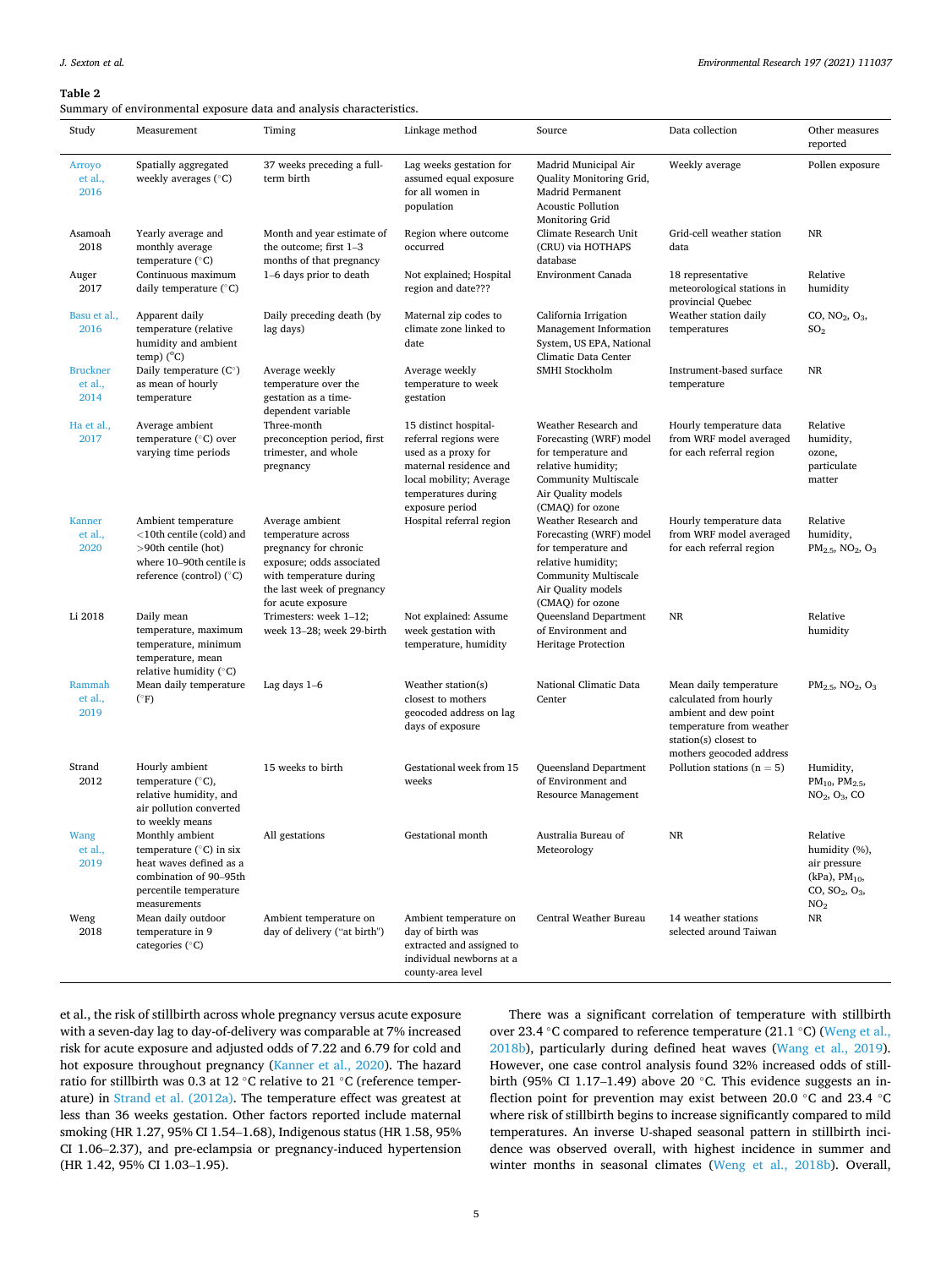## <span id="page-5-0"></span>**Table 3**  Statistical methods and results.

| Study                              | Software       | Method                                              | Model or main descriptive<br>analysis                                                                                                        | Covariates adjusted for (if relevant)                                                                                              | Estimate                                                               |                                                                                        |
|------------------------------------|----------------|-----------------------------------------------------|----------------------------------------------------------------------------------------------------------------------------------------------|------------------------------------------------------------------------------------------------------------------------------------|------------------------------------------------------------------------|----------------------------------------------------------------------------------------|
| Arroyo<br>et al.,<br>2016          | SPSS,<br>Stata | Poisson time-series<br>autoregression               | Tmax (lag 20)<br>Tmin (lag 2)                                                                                                                | Chemical pollution, acoustic pollution,<br>max and min daily temperatures                                                          | RR<br>RR                                                               | 1.01 ( $p < 0.00001$ )<br>1.04 ( $p < 0.00001$ )                                       |
| Asamoah<br>2018                    | SPSS           | Multivariable<br>logistic regression                | Ambient heat yearly<br>distributions for 10                                                                                                  | Not applicable                                                                                                                     | Crude OR (95% CI)                                                      | $1.15(0.92 - 1.42)$                                                                    |
|                                    |                |                                                     | administrative regions<br>Model 1: Ambient heat yearly<br>distributions for 10                                                               | Maternal age                                                                                                                       | aOR (95% CI)                                                           | $1.12(0.90-1.39)$                                                                      |
|                                    |                |                                                     | administrative regions<br>Model 2: Ambient heat yearly<br>distributions for 10                                                               | Total number of pregnancies                                                                                                        | aOR (95% CI)                                                           | $1.00(0.80-1.25)$                                                                      |
|                                    |                |                                                     | administrative regions<br>Ambient heat yearly<br>distributions for 4 administrative<br>regions                                               | Not applicable                                                                                                                     | Crude OR (95% CI)                                                      | $1.42(1.00-2.03)$                                                                      |
|                                    |                |                                                     | Model 1: Ambient heat yearly<br>distributions for 4 administrative                                                                           | Maternal age                                                                                                                       | aOR (95% CI)                                                           | $1.36(0.95-1.95)$                                                                      |
|                                    |                |                                                     | regions<br>Model 2: Ambient heat yearly<br>distributions for 4 administrative<br>regions                                                     | Total number of pregnancies                                                                                                        | aOR (95% CI)                                                           | $1.27(0.89-1.81)$                                                                      |
| Auger 2017                         | SAS            | Conditional<br>multivariable                        | Stillbirth the day before death at<br>28 °C                                                                                                  | Relative humidity                                                                                                                  | aOR (95% CI)                                                           | $1.16(1.02-1.33)$                                                                      |
|                                    |                | logistic regression                                 | Stillbirth the day before death at<br>30 °C                                                                                                  |                                                                                                                                    | aOR (95% CI)                                                           | $1.22(1.02-1.46)$                                                                      |
|                                    |                |                                                     | Stillbirth the day before death at<br>$32^{\circ}$ C                                                                                         |                                                                                                                                    | aOR (95% CI)                                                           | $1.28(1.03-1.60)$                                                                      |
| Basu et al.,<br>2016               | SAS, R         | Simple linear<br>regression                         | For every $10°F$ increase in<br>apparent temperature (average<br>of lags 2–6 days)                                                           | Not applicable                                                                                                                     | Percent change<br>(95% CI)                                             | 10.4% (4.4–16.8)                                                                       |
|                                    |                |                                                     | For every 10 °F increase in<br>apparent temperature (average<br>of lags 2–6 days) among mothers<br>$<$ 25 years                              |                                                                                                                                    | Percent change<br>(95% CI)                                             | 11.8% (1.5–23.2)                                                                       |
|                                    |                |                                                     | For every $10 °F$ increase in<br>apparent temperature (average<br>of lags 2–6 days) among mothers<br>with a high school education or<br>less |                                                                                                                                    | Percent change<br>(95% CI)                                             | $10.6\% (2.9-18.8)$                                                                    |
|                                    |                |                                                     | For every $10 °F$ increase in<br>apparent temperature (average<br>of lags 2–6 days) among Hispanic<br>mothers                                |                                                                                                                                    | Percent change<br>(95% CI)                                             | $10.5\% (2.1 - 19.5)$                                                                  |
|                                    |                |                                                     | For every 10 °F increase in<br>apparent temperature (average<br>of lags 2–6 days) among male<br>fetuses                                      |                                                                                                                                    | Percent change<br>(95% CI)                                             | 13.3% (4.8–22.4)                                                                       |
| <b>Bruckner</b><br>et al.,<br>2014 | NR             | Cox proportional<br>hazards                         | Ambient temperature (1 °C<br>increase)                                                                                                       | Not applicable                                                                                                                     | Hazard ratio (95%<br>CI)                                               | $0.92(0.86 - 0.996)$                                                                   |
| Ha et al.,<br>2017                 | SAS            | Conditional logistic<br>regression                  | Whole pregnancy exposure to<br>cold and hot temperatures for<br>stillbirth risk                                                              | Clustering, study site, infant sex, maternal<br>age, race, marital status, parity, pre-<br>pregnancy body mass index, hypertensive | aOR (95% CI) 'cold'<br>aOR (95% CI) 'hot'                              | 4.75 (3.96-5.71)<br>3.71 (3.07-4.47)                                                   |
|                                    |                |                                                     | Percent increase for every 1 °C<br>during week preceding delivery                                                                            | disorders, insurance status, humidity,<br>season, particulate matter $<$ 2.5 $\mu$ m and<br>ozone                                  | Percent increase                                                       | 6% increase in<br>stillbirth risk<br>May-September                                     |
| <b>Kanner</b><br>et al.,           | SAS            | Conditional<br>multivariable<br>logistic regression | Whole pregnancy chronic<br>exposure model                                                                                                    | Maternal age, race, parity, pre-pregnancy<br>BMI, marital status, insurance status,<br>alcohol use, smoking during pregnancy,      | Cold $(<10th)$ aOR<br>(95% CI)<br>Moderate                             | $4.42(3.43 - 5.69)$<br>Ref.                                                            |
| 2020                               |                |                                                     |                                                                                                                                              | infant sex, season of conception,<br>gestational age, delivery hospital,                                                           | Hot $(>90th)$ aOR<br>(95% CI)                                          | 5.06 (3.34-7.68)                                                                       |
|                                    |                |                                                     | Whole pregnancy case-control<br>model                                                                                                        | hypertensive disorders, gestational<br>diabetes                                                                                    | Cold $(<10th)$ aOR<br>(95% CI)                                         | $7.22(5.03-10.37)$                                                                     |
|                                    |                |                                                     |                                                                                                                                              |                                                                                                                                    | Moderate<br>Hot $(>90th)$ aOR<br>(95% CI)                              | Ref.<br>$6.79(4.61-9.99)$                                                              |
|                                    |                |                                                     | Acute case-crossover model                                                                                                                   | Air pollutants and relative humidity                                                                                               | Percent (%) change<br>daily odds of<br>stillbirth for 1 °C<br>(95% CI) | $6\%$ $(1.02-1.10)$ cold<br>season<br>7% (1.03-1.11)<br>warm season<br>32% (1.17-1.49) |

(*continued on next page*)

 $\geq$ 20  $^{\circ}$ C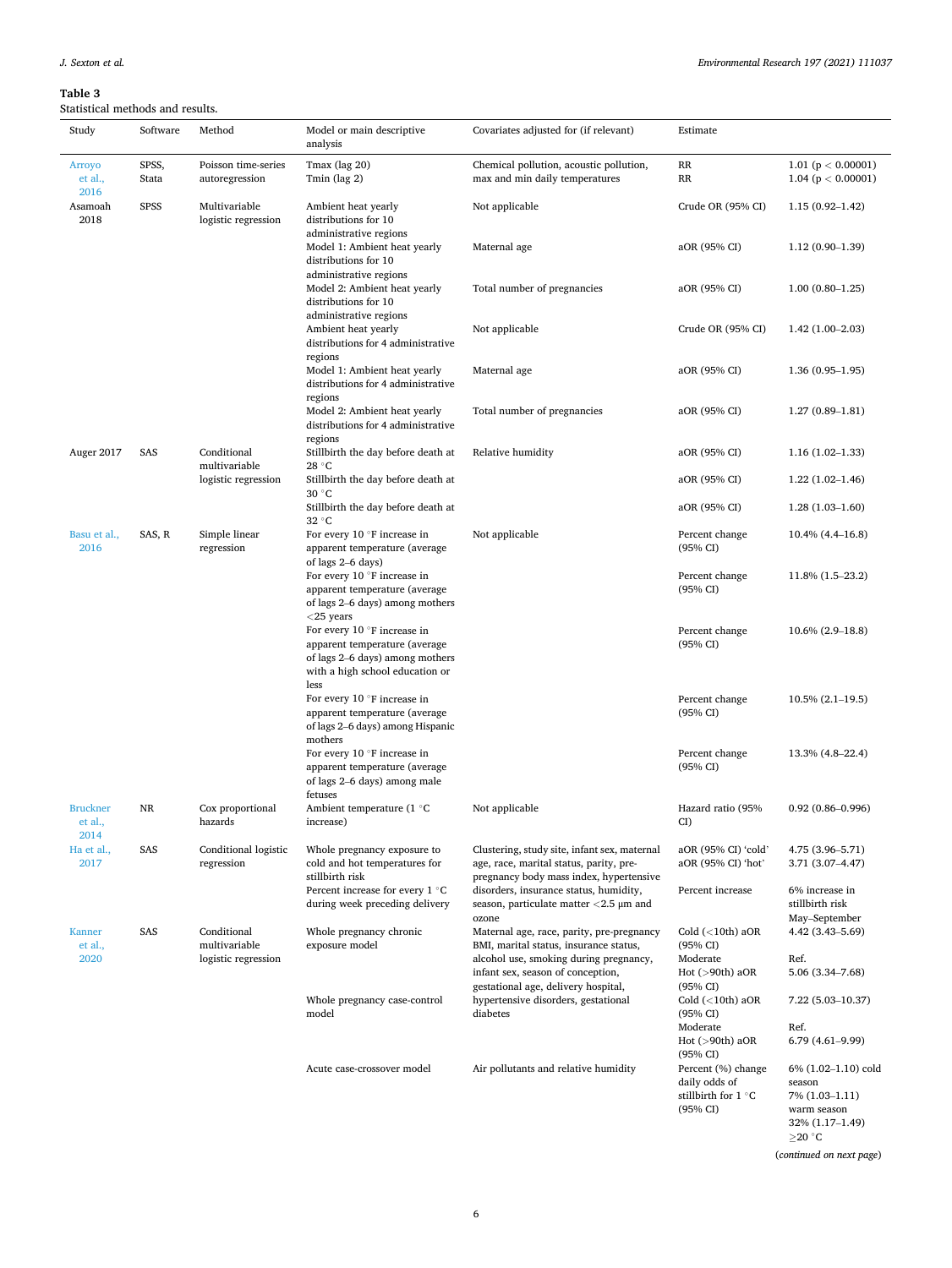#### **Table 3** (*continued* )

| Study                     | Software    | Method                                                  | Model or main descriptive<br>analysis                                                                             | Covariates adjusted for (if relevant)                                                                  | Estimate                                   |                     |
|---------------------------|-------------|---------------------------------------------------------|-------------------------------------------------------------------------------------------------------------------|--------------------------------------------------------------------------------------------------------|--------------------------------------------|---------------------|
| Li 2018                   | $\mathbb R$ | Cox proportional<br>hazards                             | Hazard ratios of stillbirth<br>associated with mean daily                                                         | Sex of baby, number of births, previous<br>pregnancy, maternal conditions, maternal                    | HR (95% CI) (low<br>temperature)           | $1.21(1.16-1.27)$   |
|                           |             |                                                         | temperature during three<br>trimesters of pregnancy                                                               | age at admission, and smoking status                                                                   | HR (95%C I) (high<br>temperature)          | $1.21(1.16-1.26)$   |
| Rammah<br>et al.,<br>2019 | SAS         | Conditional logistic<br>regression (Case-<br>crossover) | Maternal exposure to daily<br>average apparent temperature<br>over days preceding birth (lag<br>days 1 through 6) | Fine particulate matter (PM2.5), nitrogen<br>dioxide (NO2), and ozone (O3); maternal<br>race/ethnicity | aOR (95% CI)                               | $1.45(1.18-1.77)$   |
| Strand<br>2012            | $\mathbb R$ | Cox proportional<br>hazards                             | Hazard ratios of stillbirth<br>associated with month of birth                                                     | Temperature, humidity, sulphur dioxide<br>levels in the last 4 weeks, maternal age,                    | HR (95% CI)<br>(minimum: March)            | $0.54(0.36 - 0.82)$ |
|                           |             |                                                         |                                                                                                                   | and secular trends in livebirth and<br>stillbirth                                                      | HR (95% CI)<br>(maximum: July)             | $1.13(0.50-2.56)$   |
|                           |             |                                                         | Splines for stillbirth and livebirth<br>for before 36 weeks' gestation of                                         | Sulphur dioxide                                                                                        | HR and temperature<br>$(^{\circ}C)$ (low)  | 0.96 at 15 °C       |
|                           |             |                                                         | temperature exposure before and<br>after adjustment                                                               |                                                                                                        | HR and temperature<br>$(^{\circ}C)$ (high) | 1.02 at 25 °C       |
| Wang et al.,<br>2019      | NR          | Cox proportional<br>hazards                             | Heat wave exposure during<br>pregnancy (Definition 2)                                                             | Maternal age, marital status, Indigenous<br>status, parity, baby's gender,                             | HR (95% CI) first<br>month                 | $1.54(1.27-1.87)$   |
|                           |             |                                                         |                                                                                                                   | socioeconomic disadvantage, air<br>pollutants, cold temperature exposure                               | HR (95% CI) sixth<br>month                 | $1.75(1.44 - 2.12)$ |
|                           |             |                                                         | Heat wave exposure during<br>pregnancy (Definition 6)                                                             |                                                                                                        | HR (95% CI) eighth<br>month                | $1.52(1.11-2.09)$   |
| <b>Weng 2018</b>          | <b>SPSS</b> | Generalized linear<br>model                             | Maternal exposure to<br>temperatures above 23.5 °C and                                                            | Congenital anomalies, neonatal death, sex<br>at birth, APGAR score, delivery mode,                     | RR (95% CI)<br>23.5-25.4 °C                | $1.08(1.01-1.14)$   |
|                           |             |                                                         | stillbirth                                                                                                        | gestational age, birth weight, birth region<br>(north vs. south), obstetric complications,             | RR (95% CI)<br>25.5-27.4 °C                | $1.09(1.03-1.15)$   |
|                           |             |                                                         |                                                                                                                   | parity, birth year, maternal ethnicity                                                                 | RR (95% CI)<br>27.5-29.4 °C                | $1.16(1.10-1.22)$   |
|                           |             |                                                         |                                                                                                                   |                                                                                                        | RR (95% CI)<br>29.5-30.8 °C                | $1.17(1.09-1.26)$   |
|                           |             | Descriptive                                             | Incidence                                                                                                         | Not applicable                                                                                         | Percent (%) and<br>temperature             | 1.30% at 29.4 °C    |

incidence of stillbirths highest above 29.4 ◦C (1.30% PAR) [\(Weng et al.,](#page-8-0)  [2018b\)](#page-8-0).

## **4. Discussion**

Exposure to ambient heat and cold during pregnancy is associated with increased risk of adverse pregnancy outcomes, including stillbirth ([Asamoah et al., 2018a](#page-8-0)). Among the twelve studies reviewed, all found an increased risk of stillbirth associated with exposure to hot and cold ambient temperatures throughout pregnancy and in the week preceding delivery.

Measuring stillbirth risk as a result of exposure to ambient temperatures without an explanatory physiological mechanism is tremendously difficult. There is wide variation in methodology in existing literature and lack of confirmatory evidence, mostly explained by insufficient methodology and ambiguous data linkage practices. All study results included in this review should be interpreted conservatively due to an inability to generalize data for individual-level risk. To accurately assess individual-level risks of stillbirth, environmental exposures would ideally be captured and linked uniquely to the mother. In existing studies, linking clinical data by place of usual residence to environmental data retrospectively appears to demonstrate the most sensitive effect using average weekly daily temperature recorded from ground weather stations ([Rammah et al., 2019\)](#page-8-0). However, this approach does not account for individual-level variation in movement patterns during pregnancy, home environment (open air dwelling vs. climate controlled house), indoor air quality, or outdoor exposures unique to the mother. Due to an absence of prospective studies and infeasibility of a randomized control trial, it is not yet possible to describe a causal or dose-response association between ambient temperature exposure during pregnancy and stillbirth. Future studies should focus on understanding competing risk factors in the context of environmental

exposures and consider potential effect modification or mechanisms that may impact body temperature regulation during pregnancy ([Naimi and](#page-8-0)  [Auger, 2016;](#page-8-0) [Smith and White, 2016](#page-8-0)). Examples include other recent studies that indicate a high level of stillbirth risk in the presence of other ecological risk factors including air and water quality, occupational health (in the context of occupational hazards), socioeconomic status, access to health services, and access to affordable high-quality foods ([Sohi et al., 2014; Walker et al., 2010; Hager et al., 2017\)](#page-8-0). In one study, household (indoor) air quality was independently associated with 1.22 times risk (95% CI 1.06–1.14) of stillbirth and could potentially interact with ambient temperature exposures among other lifestyle and clinical risk factors [\(Lee et al., 2020\)](#page-8-0).

Future studies should focus on data that includes specific geographical information for maternal health and pregnancy outcomes is needed. Kanner et al. discussed a need to analyse population-level data in larger, more diverse populations as a next step for understanding temperature and stillbirth ([Kanner et al., 2020\)](#page-8-0). However, a key challenge with population-level studies that often use registry data is lack of granularity and privacy concerns for maternal residential data. The limitations in existing studies resulting from linkage of climate data to generalized geographic regions is likely to persist with larger datasets. In Australia, the most granular level of data available for stillbirths is currently Statistical Area 2 (SA2) and is arguably unsuitable for a detailed geographic analysis. SA2 is approximately three levels larger than the randomised mesh block, which is the smallest captured geographic area and unavailable for research use due to important privacy protections [\(Australian Bureau of Statistics \(ABS\), 1011\)](#page-8-0). Rather than exploring large-scale studies, it may be more beneficial to focus on highly sensitive hospital-level datasets for retrospective studies or prospective studies with consent to geocode maternal residential address for linkage of climate data. Geocoded address and travel range data during pregnancy can be linked to remote sensing data and may provide a more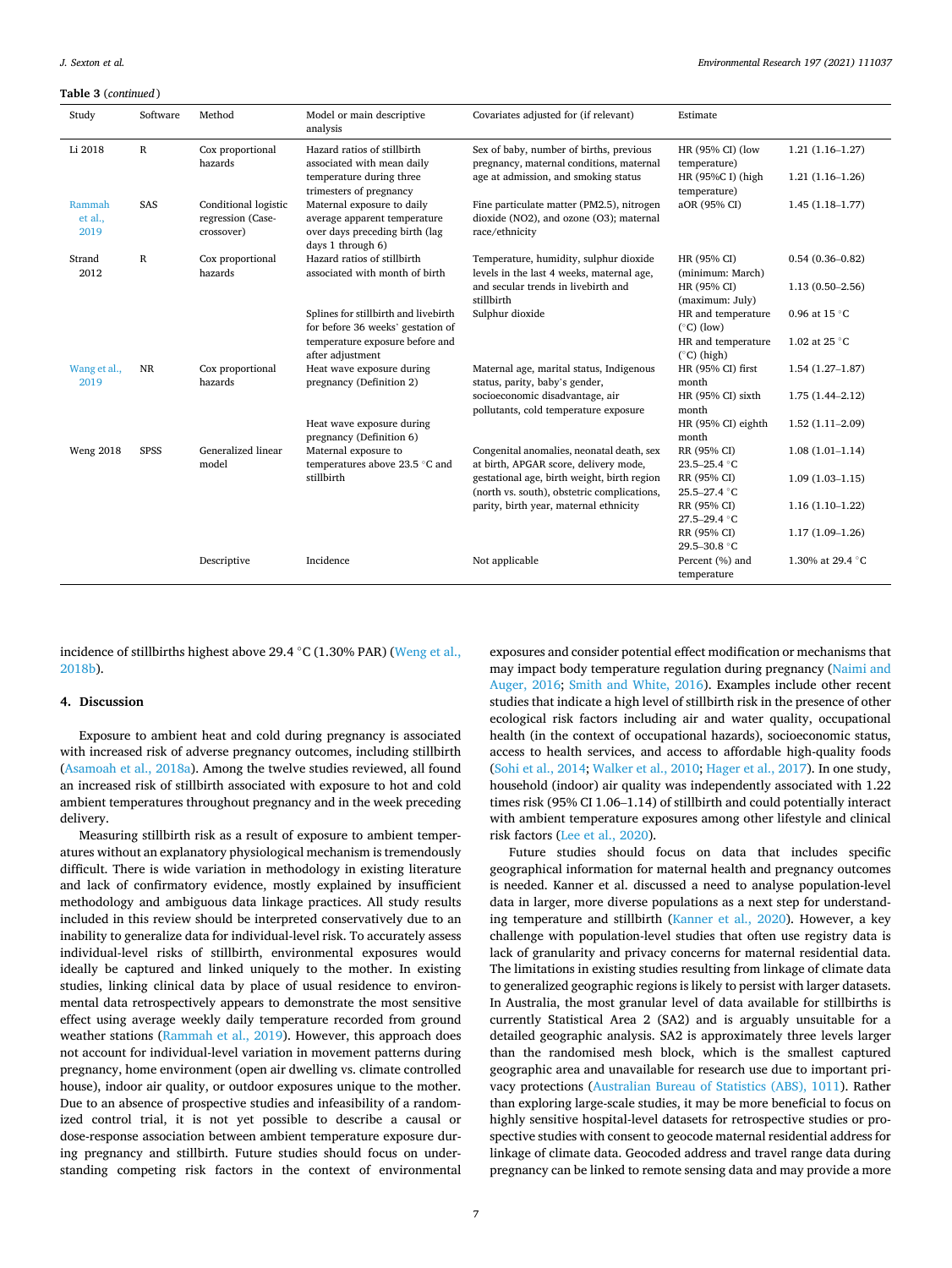realistic estimate of exposure while accounting for spatial clustering among other effects ([Basu et al., 2016](#page-8-0)).

In the Australian setting as characterized by Strand et al., there would be 353 stillbirths per 100,000 pregnancies at 15 ◦C, compared with 610 stillbirths per 100,000 pregnancies at 23 °C or warmer (Strand [et al., 2011\)](#page-8-0). Although these results should be interpreted with caution due to high degree of uncertainty, the population attributable risk (PAR) of stillbirth among pregnant mothers exposed to hot and cold ambient temperatures could potentially explain 17–19% of preventable stillbirths according to one study ([Ha et al., 2017](#page-8-0)). Ambient temperature exposure may have chronic and acute effects on stillbirth risk, even in temperate zones. In a similar study, low and high temperatures in the 2nd trimester of pregnancy were associated with stillbirth [\(Li et al.,](#page-8-0)  [2018b\)](#page-8-0). The effects of low temperature became stronger, whereas effects of high temperature became weaker from 1994 to 2014 [\(Li et al.,](#page-8-0)  [2018b\)](#page-8-0). According to a report published jointly by Energy Efficient Strategies and Australian Bureau of Statistics, actual and forecasted trends of household and population air conditioning has increased by a minimum of 9% every year since 1996 and was expected to continue to increase [\(Energy Efficient Strategi, 2006](#page-8-0)). Compared to other Australian cities, Brisbane reported the second highest cooling hours (600 h) and second lowest heating hours (100 h) ([Energy Efficient Strategi, 2006](#page-8-0)), suggesting potential vulnerabilities at both hot and cold ambient temperature for pregnant women. Further household-level analyses are needed to better understand whether 'adaptation' to high temperatures is confounded by an increase in air conditioner units or improved access to residential HVAC. Impact of socioeconomic status and rurality need to be carefully considered in the context of environmental exposures, especially where access issues to household climate control arise.

The biological mechanism of ambient heat exposure during pregnancy and impact of exposure windows with stillbirth remains unclear. This evidence indicates a need to explore opportunity and feasibility for stillbirth risk management, particularly among preventable stillbirths and stillbirths occurring in LMIC where risk is highest and resources are most limited ([United Nations Inter-agen, 2020\)](#page-8-0). There is currently no clinical guideline that describes any preventive measures or risk management interventions for stillbirth among women who may be exposed to ambient temperatures during pregnancy. Higher ambient temperatures have also been associated with pre-term delivery [\(Cox et al., 2016\)](#page-8-0) and risk of neural tube defects [\(Auger et al., 2017b](#page-8-0)), with little mechanistic understanding. The highest rate of stillbirth was observed at very early preterm gestations (under 28 weeks) in one LMIC setting ([Asa](#page-8-0)[moah et al., 2018b\)](#page-8-0), where stillbirth rates are already elevated compared to HIC settings ([Flenady et al., 2011](#page-8-0)).In a study examining all-cause mortality and temperature events in the United States, longer-lasting heat days resulted in elevated mortality and cold-related risk was higher in warmer ('southerly') locations [\(Allen and Sheridan,](#page-8-0)  [2018\)](#page-8-0). It seems logical that a failure to regulate body temperature (hyper- or hypothermia) during pregnancy may result from hot and cold ambient temperature exposure, however, existing studies have focused on distinct pathways and conditions that demonstrate similar physiological stresses resulting from infectious diseases and chronic conditions. When considering SARS-CoV-2 infection and vertical transmission, 56% of mothers testing positive presented with fever where gestational complications reached as high as 33% including a 35% rate of preterm delivery and 2.5% rate of stillbirth [\(Chamseddine](#page-8-0)  [et al., 2020](#page-8-0)). Among TORCH pathogens (infectious pathogens causative of congenital infections), fever is an established symptom and contributing risk factor for poor pregnancy outcomes ([Vouga et al., 2019](#page-8-0)). Further, the role of dehydration in the context of stillbirth among pregnant women exposed to ambient temperature has yet to be explored. Current studies that examine the effects of dehydration and stillbirth focus on diarrheal diseases [\(Schillberg et al., 2016](#page-8-0)) or maternal conditions such as hyperemesis gravidarum [\(Dinberu et al., 2019\)](#page-8-0). To understand the effects of maternal exposure to ambient temperatures, future studies should focus on biological mechanisms and contributing

factors.

## *4.1. Limitations*

While the quality scores based on the adapted CASP assessment were generally high, the studies included in the review are potentially vulnerable to publication and reporting bias. Most studies used routine, retrospective data and would be less likely to publish if no significant effect was found. Published study protocols were not found for any of the included studies and no pre-specified cut-points or definitions were described in any methods sections. Therefore, it is possible that certain outcomes, gestational age groups, exposure thresholds, or linkage approaches (lag period) might have been selected due to effect size or significance and contributed to model selection. Study findings should be interpreted conservatively due to lack of individual-level data linkage, which assumes similar risk exposure for all women in a defined catchment (e.g., postcode or hospital region).

Study results are further limited by a lack of meta-analysis to estimate effective size ambient temperature exposure and stillbirth or vibration of effects assessment to quantify the variability of results ([Patel](#page-8-0)  [et al., 2015\)](#page-8-0). The studies included in this review are heterogenous: High variability in model selection and statistical methods was observed. Among studies that applied survival analyses methods, each study managed time-varying covariates uniquely. For these reasons, pooling of results was not feasible or clinically appropriate. Lastly, no study considered important potential confounders such as maternal pregnancy conditions, sleep position during pregnancy ([Gordon et al., 2015\)](#page-8-0), personal movement patterns, home environment, variation in type of ambient temperature exposure, or food access indicators in any statistical model. Lifestyle factors, pre-existing and pregnancy-related health conditions, and other environmental indicators for quality of life should be considered in future studies.

## **5. Conclusion**

Exposure to hot and cold ambient temperatures is associated with increased risk of stillbirth and should not be ignored. Where possible, pregnant women should protect themselves against high and low ambient temperatures during pregnancy, especially during late pregnancy. Clinicians and policy makers should consider developing appropriate clinical practices guidelines to better accommodate susceptible women during pregnancy to avoid potential stillbirth resulting from exposure to environmental factors. Existing studies across LMIC and HIC settings demonstrate similar effects of increased risk of stillbirth using a variety of methodological approaches for exposure assessments, exposure windows (including lag time), and data linkage strategies. Ambient temperature exposure and other environmental exposures should be further investigated and considered for risk modelling and risk management during pregnancy as a strategy to reduce stillbirth. In the context of temperature exposure, the roles of other socioeconomic, lifestyle, and clinical factors should be further evaluated. To fully understand the effects of maternal exposure to ambient temperatures, future studies should focus on biological mechanisms and contributing factors in addition to improving measurement of ambient temperature exposure.

## **Funding**

This systematic review is supported under the existing framework of the NHMRC Stillbirth Centre of Research Excellence with further support from Mater Foundation Queensland. The University of Queensland School of Earth and Environmental Sciences provides salary support to Ms. Selina Carruthers.